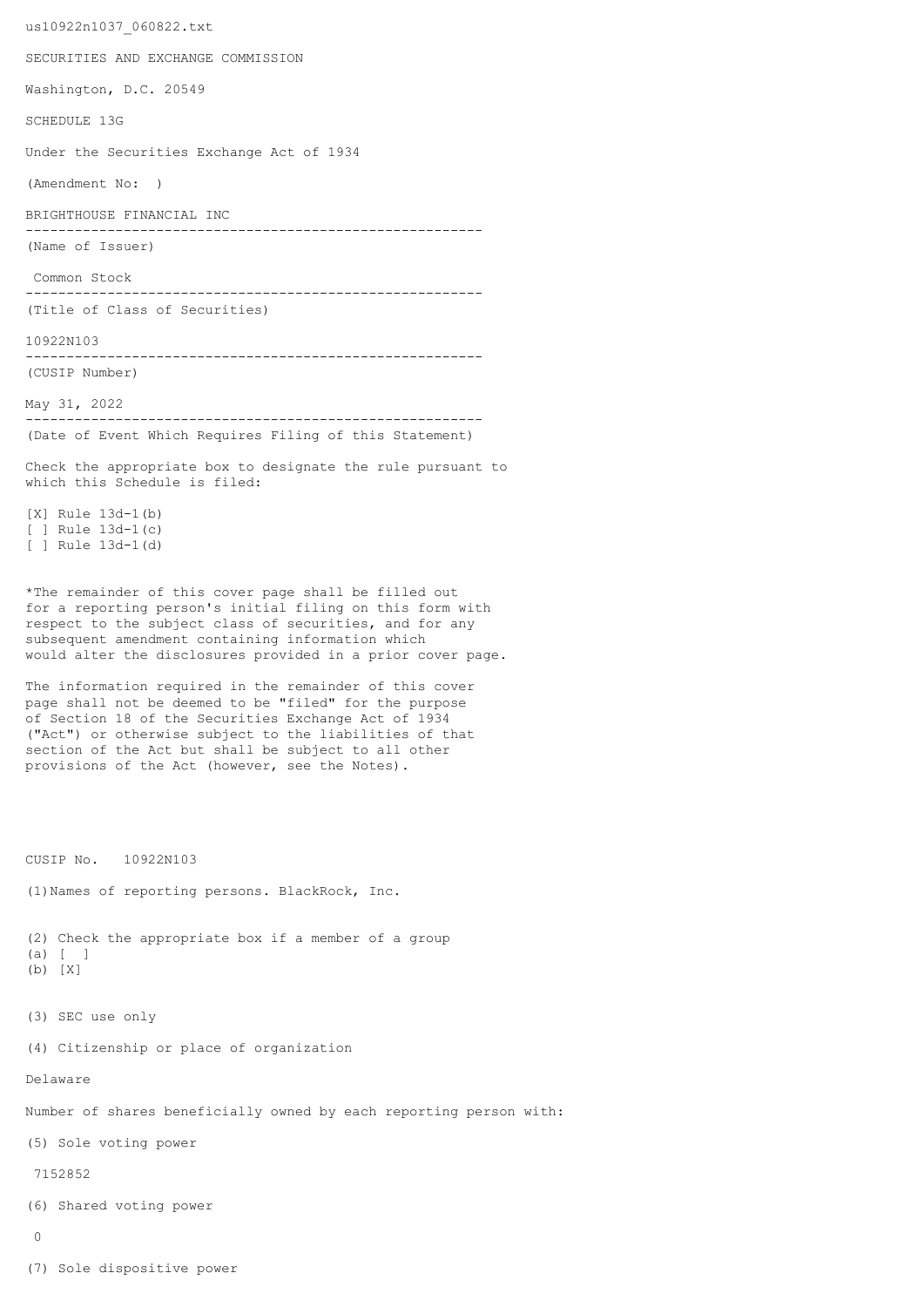```
(8) Shared dispositive power
 \Omega(9) Aggregate amount beneficially owned by each reporting person
 7606720
(10) Check if the aggregate amount in Row (9) excludes certain shares
(11) Percent of class represented by amount in Row 9
 10.2%
(12) Type of reporting person
HC
Item 1.
Item 1(a) Name of issuer:
          -----------------------------------------------------------------------
BRIGHTHOUSE FINANCIAL INC
Item 1(b) Address of issuer's principal executive offices:
-----------------------------------------------------------------------
11225 N COMMUNITY HOUSE ROAD
CHARLOTTE NC 28277
Item 2.
2(a) Name of person filing:
    ----------------------------------------------------------------------
BlackRock, Inc.
2(b) Address or principal business office or, if none, residence:
-----------------------------------------------------------------------
BlackRock, Inc.
55 East 52nd Street
New York, NY 10055
2(c) Citizenship:
 --------------------------------------------------------------------
 See Item 4 of Cover Page
2(d) Title of class of securities:
                                    -------------------------------------------------------------------
 Common Stock
2(e) CUSIP No.:
See Cover Page
Item 3.
If this statement is filed pursuant to Rules 13d-1(b), or 13d-2(b) or (c),
check whether the person filing is a:
[ ] Broker or dealer registered under Section 15 of the Act;
[ ] Bank as defined in Section 3(a)(6) of the Act;
[ ] Insurance company as defined in Section 3(a)(19) of the Act;
```
[ ] Investment company registered under Section 8 of the

[ ] An investment adviser in accordance with Rule  $13d-1$ (b)(1)(ii)(E);

Investment Company Act of 1940;

7518926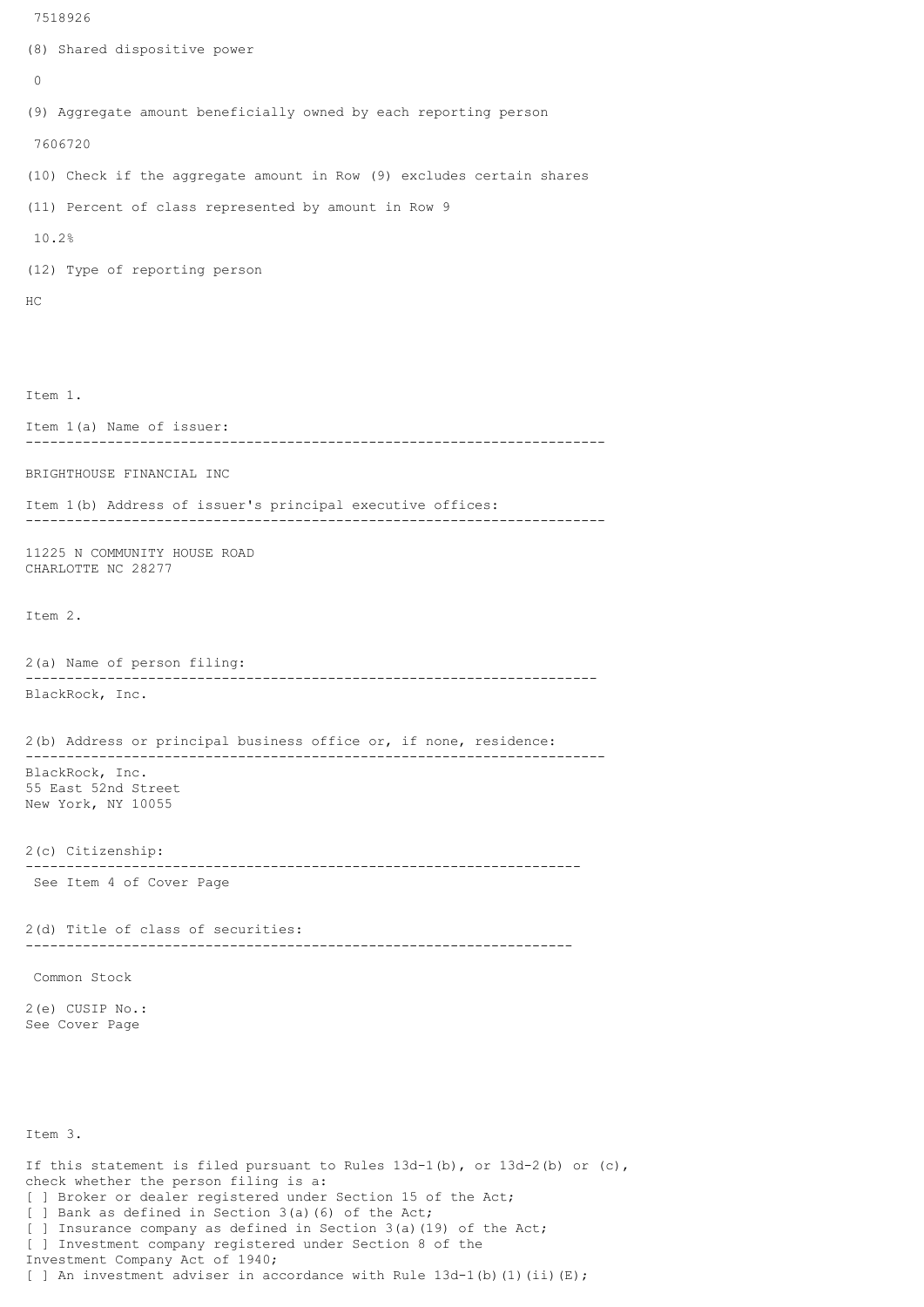[ ] An employee benefit plan or endowment fund in accordance with Rule 13d-1(b)(1)(ii)(F); [X] A parent holding company or control person in accordance with Rule  $13d-1(b)(1)(ii)(G);$ [ ] A savings associations as defined in Section 3(b) of the Federal Deposit Insurance Act (12 U.S.C. 1813); [ ] A church plan that is excluded from the definition of an investment company under section  $3(c)$  (14) of the Investment Company Act of 1940; [ ] A non-U.S. institution in accordance with Rule  $240.13d-1(b)(1)(ii)(J);$ [ ] Group, in accordance with Rule 240.13d-1(b)(1)(ii)(K). If filing as a non-U.S. institution in accordance with Rule  $240.13d-1$ (b)(1)(ii)(J), please specify the type of institution: Item 4. Ownership Provide the following information regarding the aggregate number and percentage of the class of securities of the issuer identified in Item 1. Amount beneficially owned: 7606720 Percent of class 10.2% Number of shares as to which such person has: Sole power to vote or to direct the vote 7152852 Shared power to vote or to direct the vote  $\Omega$ Sole power to dispose or to direct the disposition of 7518926 Shared power to dispose or to direct the disposition of  $\cap$ Item 5. Ownership of 5 Percent or Less of a Class. If this statement is being filed to report the fact that as of the date hereof the reporting person has ceased to be the beneficial owner of more than 5 percent of the class of securities, check the following [ ].

Item 6. Ownership of More than 5 Percent on Behalf of Another Person

 If any other person is known to have the right to receive or the power to direct the receipt of dividends from, or the proceeds from the sale of, such securities, a statement to that effect should be included in response to this item and, if such interest relates to more than 5 percent of the class, such person should be identified. A listing of the shareholders of an investment company registered under the Investment Company Act of 1940 or the beneficiaries of employee benefit plan, pension fund or endowment fund is not required.

 Various persons have the right to receive or the power to direct the receipt of dividends from, or the proceeds from the sale of the common stock of BRIGHTHOUSE FINANCIAL INC. No one person's interest in the common stock of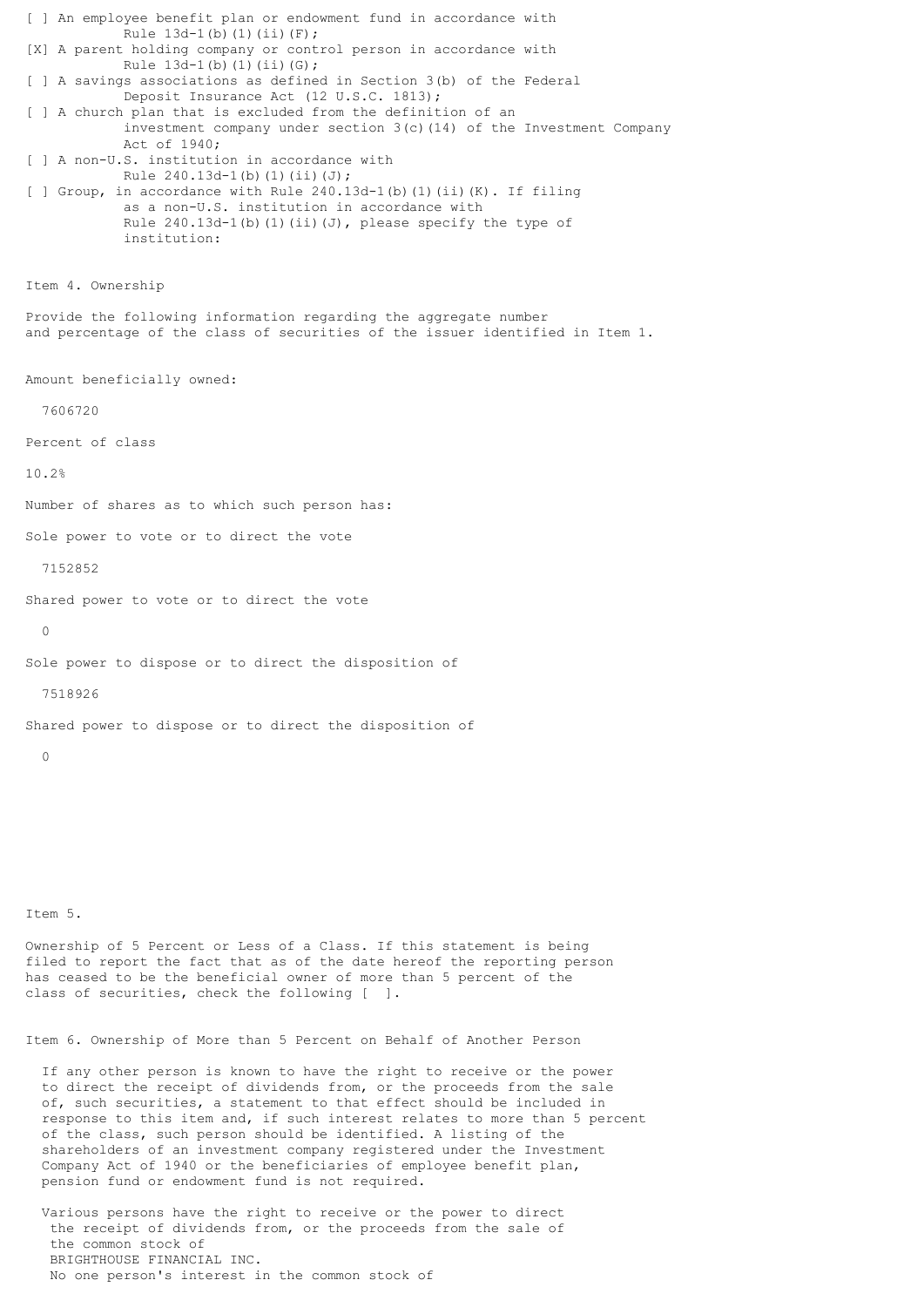BRIGHTHOUSE FINANCIAL INC is more than five percent of the total outstanding common shares.

Item 7. Identification and Classification of the Subsidiary Which Acquired the Security Being Reported on by the Parent Holding Company or Control Person.

See Exhibit A

Item 8. Identification and Classification of Members of the Group

If a group has filed this schedule pursuant to Rule  $13d-1(b)$  (ii)(J), so indicate under Item 3(j) and attach an exhibit stating the identity and Item 3 classification of each member of the group. If a group has filed this schedule pursuant to Rule 13d-1(c) or Rule 13d-1(d), attach an exhibit stating the identity of each member of the group.

## Item 9. Notice of Dissolution of Group

Notice of dissolution of a group may be furnished as an exhibit stating the date of the dissolution and that all further filings with respect to transactions in the security reported on will be filed, if required, by members of the group, in their individual capacity.

See Item 5.

Item 10. Certifications

By signing below I certify that, to the best of my knowledge and belief, the securities referred to above were acquired and are held in the ordinary course of business and were not acquired and are not held for the purpose of or with the effect of changing or influencing the control of the issuer of the securities and were not acquired and are not held in connection with or as a participant in any transaction having that purpose or effect.

Signature.

After reasonable inquiry and to the best of my knowledge and belief, I certify that the information set forth in this statement is true, complete and correct.

Dated: June 9, 2022 BlackRock, Inc.

Signature: Spencer Fleming

```
-------------------------------------------
```
Name/Title Attorney-In-Fact

The original statement shall be signed by each person on whose behalf the statement is filed or his authorized representative. If the statement is signed on behalf of a person by his authorized representative other than an executive officer or general partner of the filing person, evidence of the representative's authority to sign on behalf of such person shall be filed with the statement, provided, however, that a power of attorney for this purpose which is already on file with the Commission may be incorporated by reference. The name and any title of each person who signs the statement shall be typed or printed beneath his signature.

Attention: Intentional misstatements or omissions of fact constitute Federal criminal violations (see 18 U.S.C. 1001).

Exhibit A